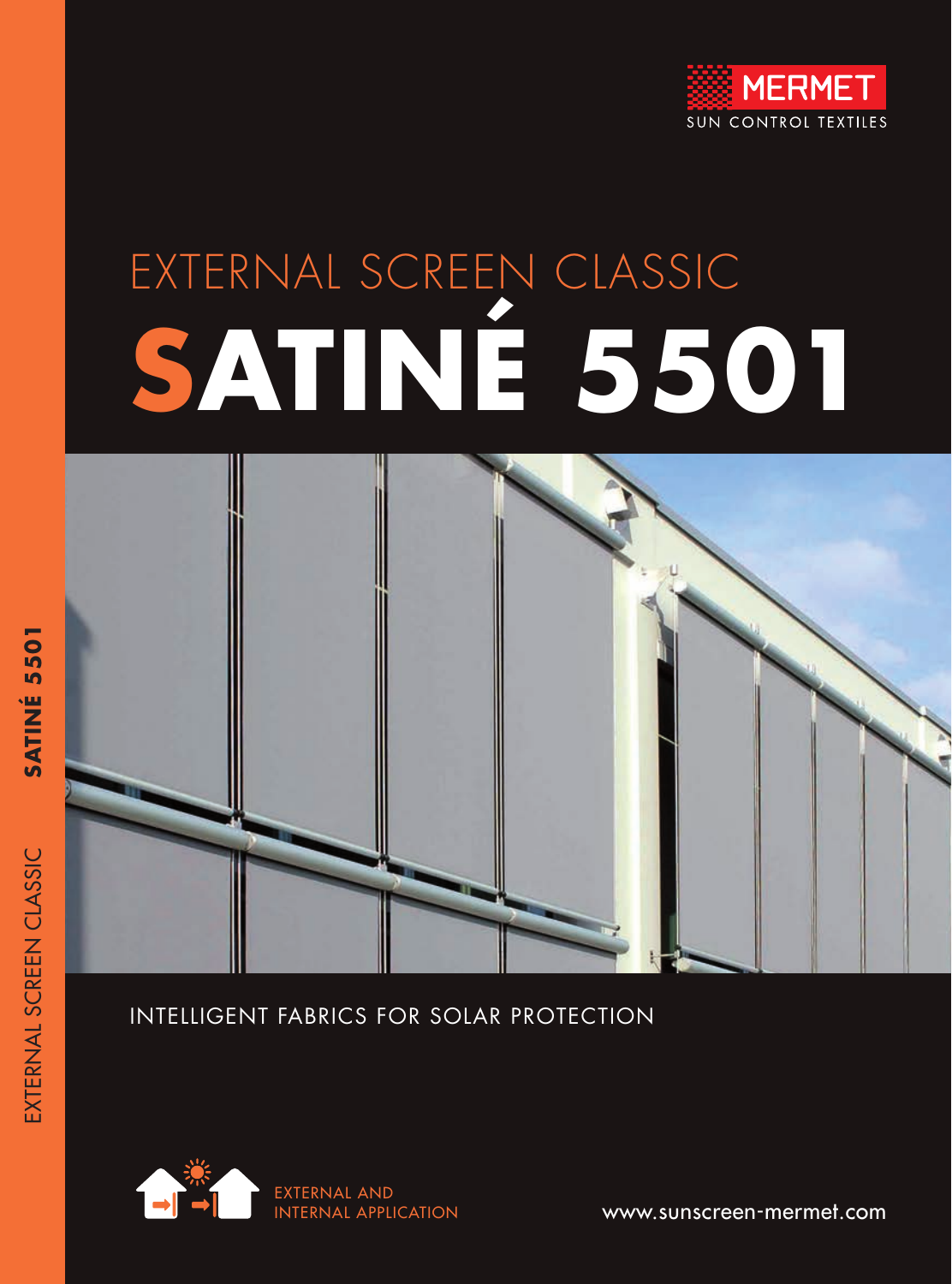#### TIGHT FABRIC FOR EXTERNAL APPLICATION

**98**% OF LIGHT RAYS FILTERED

## **320** CM

LARGE-SIZED WINDOWS OFFERING A SEAMLESS DESIGN

**DE TOTAL GLARE CONTROL:** up to 98% OF LIGHT RAYS FILTERED (Tv = 2%), comfort classification 3 (good effect) according to EN 14501 standard

**EXCELLENT HEAT PROTECTION:** up to 98% OF SOLAR RADIATION **REFLECTED** by external blinds (gtot =  $0.02$  / glazing  $g = 0.32$  and  $U = 1,1 W/m^2K$ , comfort classification 4 (very good effect) according to EN 14501 standard

- **No With LIGHTWEIGHT AND FINE** fabric, it fits perfectly into small blind cassettes
- **n** Perfect match with side channels systems such as ZIP
- **NEATHER-RESISTANT** and UV fading resistant

**DIMENSIONAL STABILITY, DURABILITY** (test of 10.000 cycles, class 3 NF EN 13561), MECHANICAL RESISTANCE: perfect flatness even in large dimensions

■ Health & Safety: conforms to standard requirements for buildings open to the public

#### TECHNICAL DATA

| <b>SATINÉ 5501</b>                                             |                                                                                                                                 |              |  |                                    |  |  |
|----------------------------------------------------------------|---------------------------------------------------------------------------------------------------------------------------------|--------------|--|------------------------------------|--|--|
| Composition                                                    | 42% Fibreglass - 58% PVC                                                                                                        |              |  |                                    |  |  |
| Fire, smoke classification<br>and other official test reports* | <b>C UNO (IT) - UNI 9177</b><br>M1 (F) - NFP 92 503<br><b>B1</b> (DE) - DIN 4102-1<br>HHV: 13,2 MJ/kg (5,94 MJ/m <sup>2</sup> ) |              |  |                                    |  |  |
| Health, safety                                                 | Greenguard® GOLD: Guarantee of indoor air quality (VOC)                                                                         |              |  |                                    |  |  |
| <b>Openness factor</b>                                         | $1\%$                                                                                                                           |              |  |                                    |  |  |
| UV screen                                                      | Up to 98%                                                                                                                       |              |  |                                    |  |  |
| <b>Width</b>                                                   | 320 cm                                                                                                                          |              |  |                                    |  |  |
| Weight/m <sup>2</sup>                                          | $450 g \pm 5\%$ - ISO 2286 - 2                                                                                                  |              |  |                                    |  |  |
| <b>Thickness</b>                                               | $0,55$ mm $\pm$ 5% - ISO 2286 - 3                                                                                               |              |  |                                    |  |  |
| Colour Fasteness to light (Scale of 8)                         | 7/8 - ISO 105 B02                                                                                                               |              |  |                                    |  |  |
| <b>Mechanical resistance</b>                                   | <b>Breaking</b>                                                                                                                 | <b>Tear</b>  |  | <b>Folding</b>                     |  |  |
| Warp                                                           | > 200 daN/5 cm                                                                                                                  | $\geq 7$ daN |  | $\geq 100$ daN/5 cm                |  |  |
| Weft                                                           | > 100 daN/5 cm                                                                                                                  | $\geq 4$ daN |  | $\geq 80 \text{ daN}/5 \text{ cm}$ |  |  |
|                                                                | <b>ISO 1421</b>                                                                                                                 | EN 1875-3    |  | ISO 1421**                         |  |  |
| Elongation (warp and weft)                                     | $< 5\% - ISO 1421$                                                                                                              |              |  |                                    |  |  |
| Packaging                                                      | Rolls of 33 Im                                                                                                                  |              |  |                                    |  |  |
| Making up                                                      | Advice note on request                                                                                                          |              |  |                                    |  |  |

This product's technical data are in conformity with this brochure as of the date of publication. MERMET SAS reserves the right to change the technical data; only those provided on the company's website www.sunscreen-mermet.com shall be deemed to be authentic. Where applicable, MERMET SAS also reserves the right to withdraw this product from sale should any of the technical properties or characteristics set out above prove to be inadequate or rendered impossible as a result of a change in regulations or in knowledge or understanding.<br>\* Reports available on request, please contact Mermet \*\* Internal procedure derived from ISO 1421 standard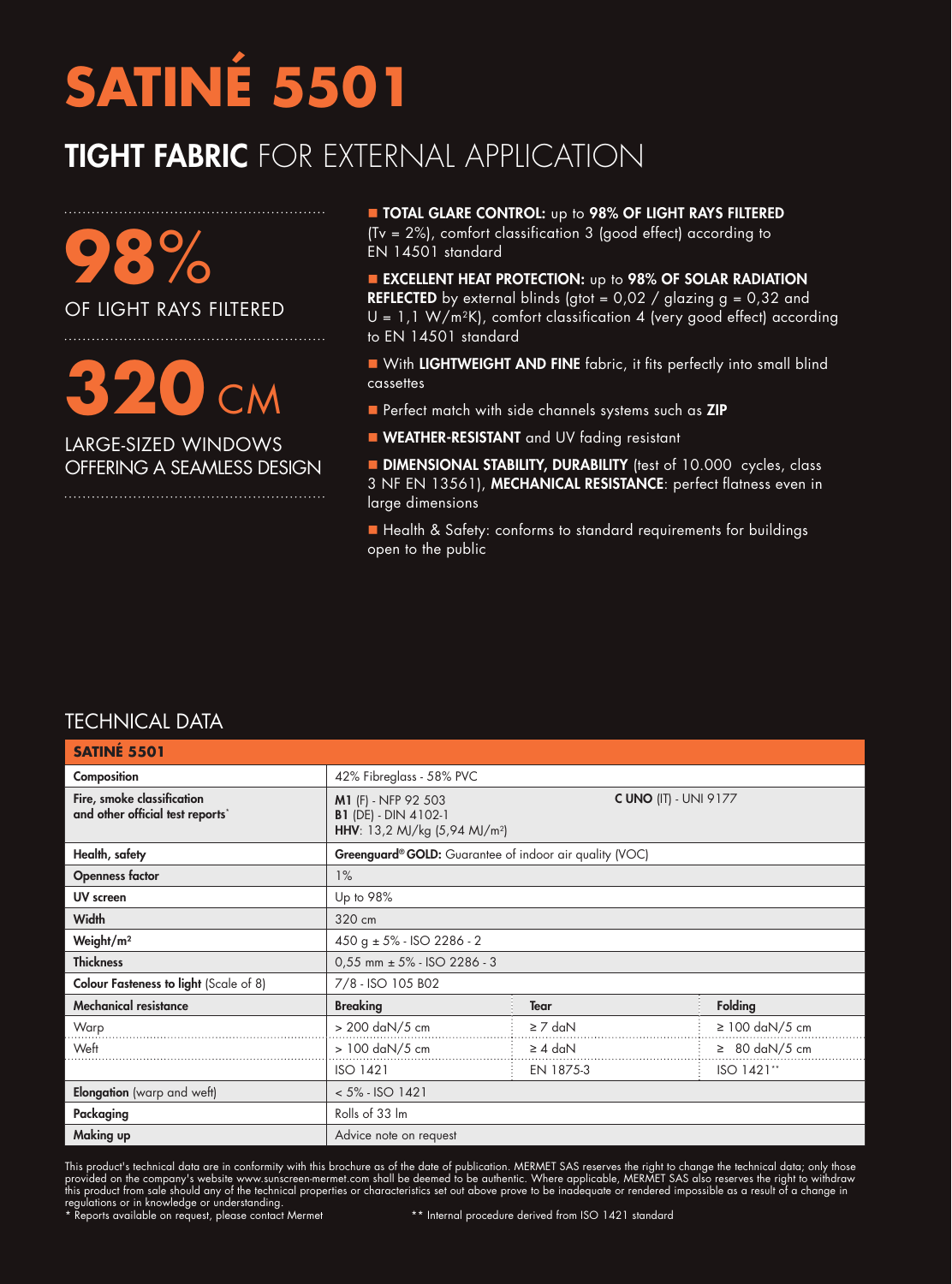| 207 |                                                                                                                                                                                                       |                                                                |  |                              |                                                                                         |  |
|-----|-------------------------------------------------------------------------------------------------------------------------------------------------------------------------------------------------------|----------------------------------------------------------------|--|------------------------------|-----------------------------------------------------------------------------------------|--|
| 707 | <b>PERMITTE</b><br>10733<br>se per le perse perse perse perse perse perse perse perse perse personal<br>LENGTH ENGIN ENGINEERING ENGINEERING ENGINEERING ENGINEERING<br><b>JAY SITE OF SITE OF ST</b> | 284.21<br>19973<br><b>LEACHER SELECTED SERVICE AND SERVICE</b> |  | LEAR SILE EAST SILE EAST SIL | 1.8973<br>IN DINTER OR THE RESERVED FOR THE DISTRIBUTION OF THE DISTRIBUTION OF THE SET |  |
| 102 |                                                                                                                                                                                                       |                                                                |  |                              |                                                                                         |  |
| 101 |                                                                                                                                                                                                       |                                                                |  |                              |                                                                                         |  |
| 130 |                                                                                                                                                                                                       |                                                                |  |                              |                                                                                         |  |
| 030 |                                                                                                                                                                                                       |                                                                |  |                              |                                                                                         |  |

Colours may be slightly different from the actual ones

Colours may be slightly different from the actual ones

#### SERVICE O

- n Calculation of solar factor gtot (glazing + blind)
- **n** Spectral values and thermal & optical factors available on request
- **n** Specification sheet
- A4 samples and prototypes
- **n** Training on fabrics functionality

 $\overline{0}$ 

 $\overline{0}$ 

 $\mathbf 0$ 

 $\overline{0}$ 

 $\mathbf 0$ 

3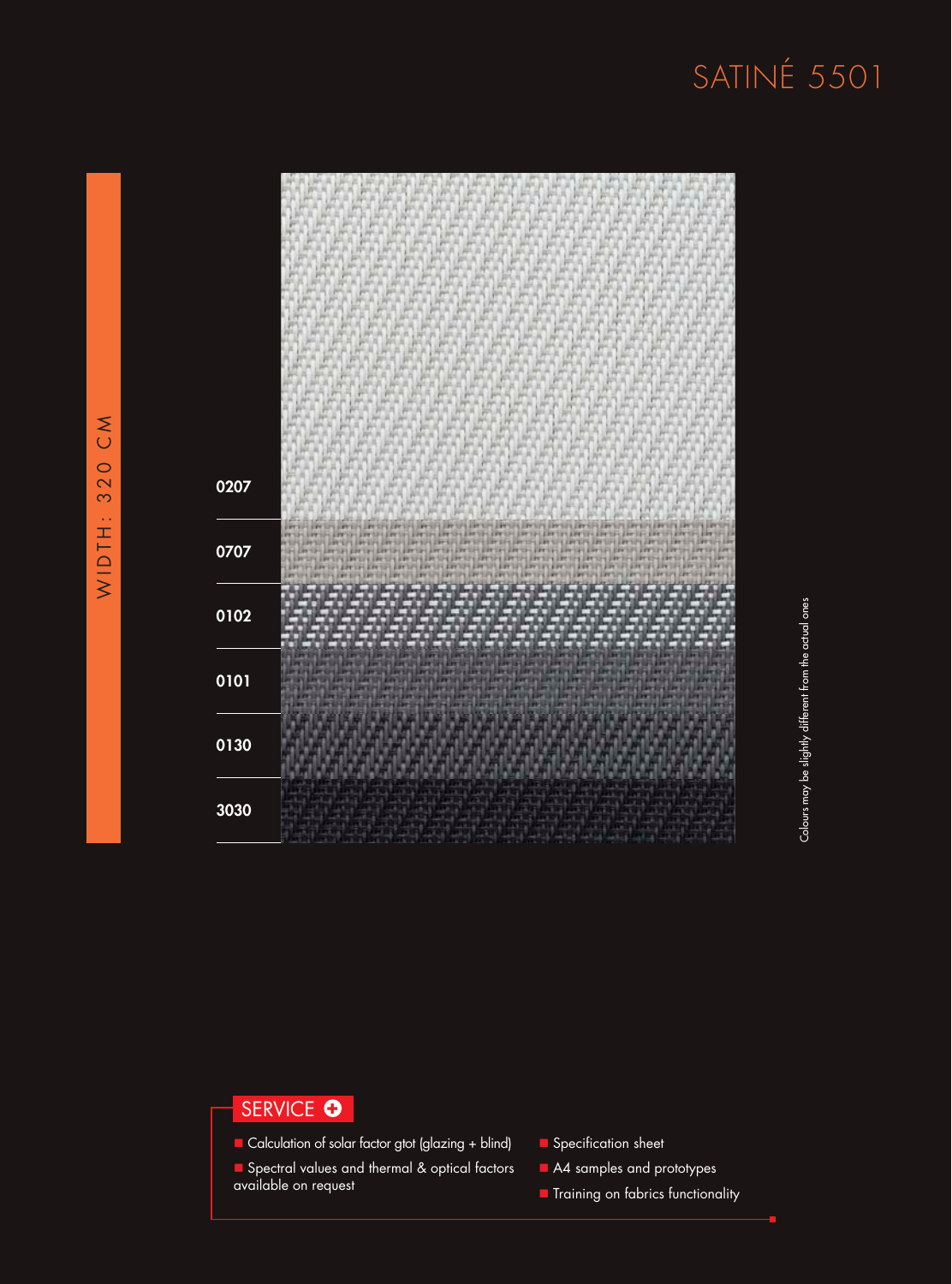

0130

#### THERMAL AND OPTICAL FACTORS in the European standard EN 14501

| <b>SATINÉ 5501 - OF 1%</b> | <b>Thermal factors</b> |           |                                        |                  | <b>Optical factors</b> |    |  |
|----------------------------|------------------------|-----------|----------------------------------------|------------------|------------------------|----|--|
|                            | <b>Fabric</b>          |           | Fabric + Glazing / gtot external blind |                  | Tv                     |    |  |
| <b>Colours</b>             | <b>Ts</b>              | <b>Rs</b> | <b>As</b>                              | $C:$ gv = 0,59   | $D : gv = 0,32$        |    |  |
| 0207 White Pearl           | 15                     | 59        | 26                                     | $0.11$ $\odot$   | $0.07$ $\bullet$       | 13 |  |
| 0707 Pearl                 | 10                     | 39        | 51                                     | $0.08$ $\bullet$ | $0.06$ $\bullet$       |    |  |
| 0102 Grey White            | 6                      | 32        | 62                                     | $0.05$ $\bullet$ | $0,03$ $\bullet$       |    |  |
| <b>0101 Grey</b>           |                        | 20        | 75                                     | $0,05$ $\bullet$ | $0,04$ $\bullet$       |    |  |
| 0130 Grey Charcoal         | 4                      | 15        | 81                                     | $0,05$ $\bullet$ | $0,03$ $\bullet$       |    |  |
| 3030 Charcoal              |                        |           | 92                                     | $0.04$ $\bullet$ | $0,02$ $\bullet$       |    |  |

gv = 0,59: Solar factor of standard glazing (C), low-emission 4/16/4 double glazing filled with Argon (U value thermal transmittance = 1,2 W/m²K). gv = 0,32: Solar factor of standard glazing (D), reflecting low-emission 4/16/4 double glazing filled with Argon (U value thermal transmittance = 1,1 W/m²K). Samples tested according to EN 14500 standard defining the measurements and calculation methods as specified in the standard EN 13363-2 "Solar protection devices combined with glazing calculation of solar and light transmittance - part 2: EN 13363-2 detailed method" and EN 410 "Glass in building - Determination of luminous and solar characteristics of glazing". Comfort classification according to EN 14501 standard: @very little effect @little effect @moderate effect @good effect @very good effect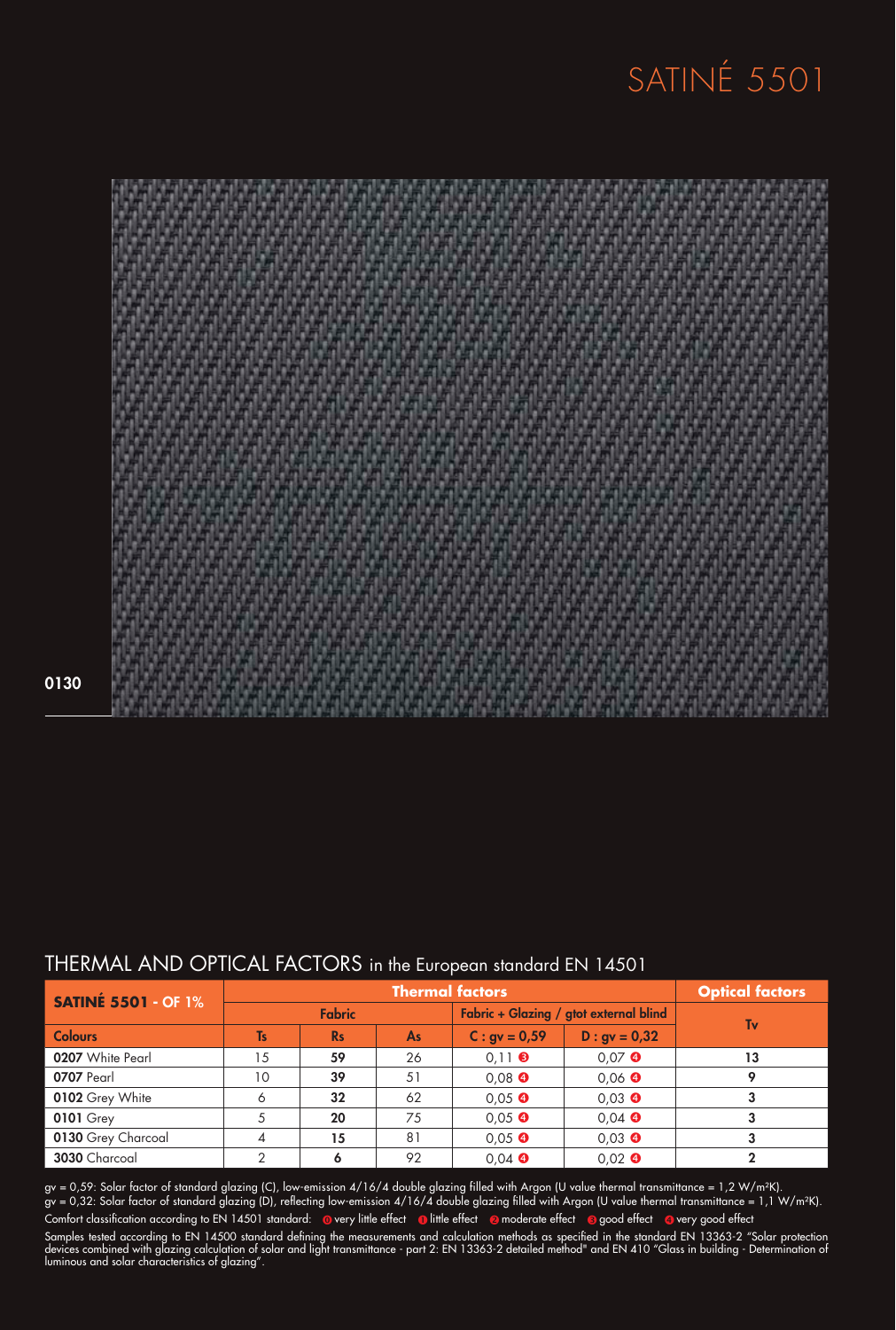

0130









t certified for